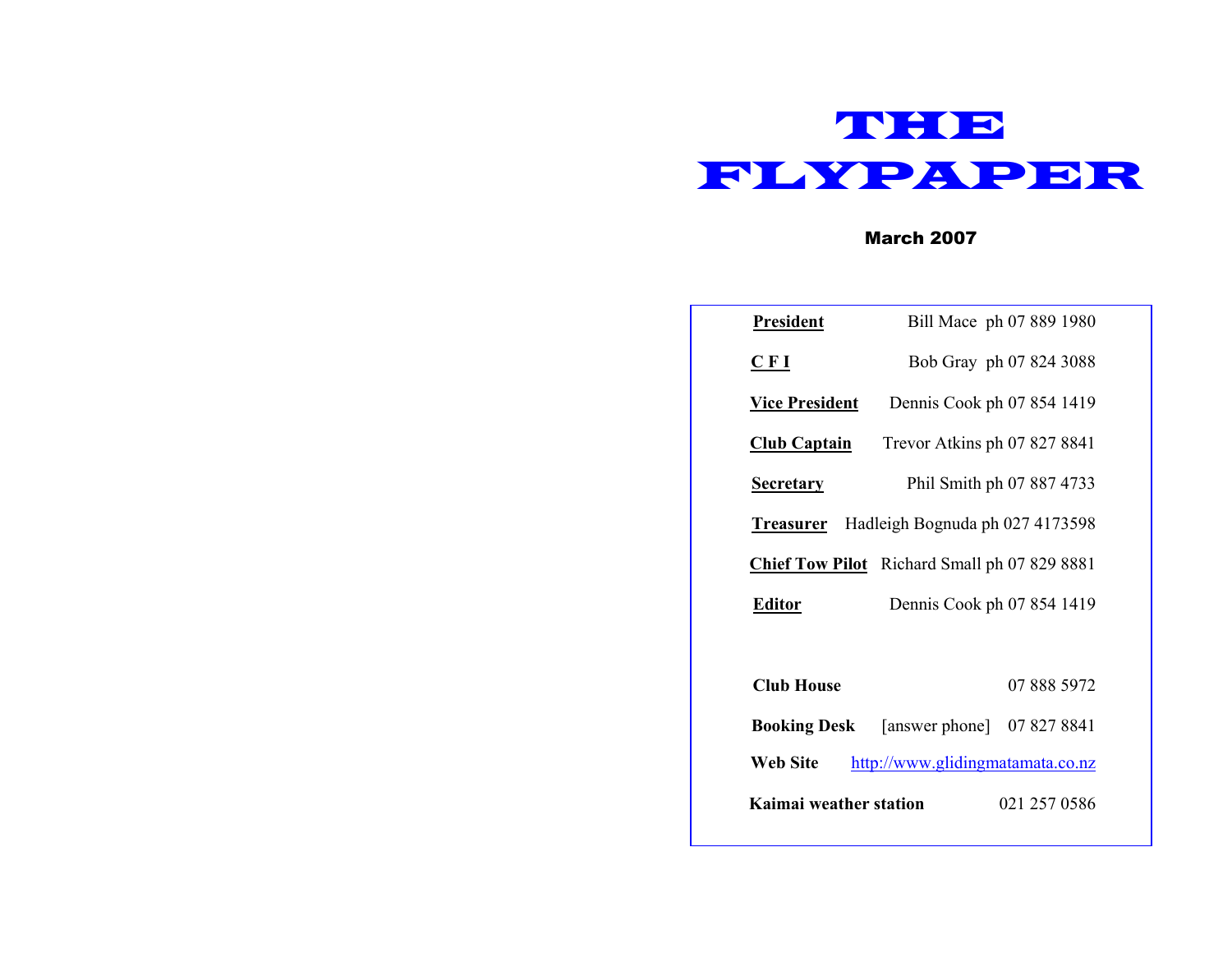### **From The Presidents Cockpit**

Since November last I have had the opportunity to visit and talk with members of a number of Gliding Clubs from throughout the North Island. What strikes me is how fortunate we are as a club. Not just with our facilities, and certainly there are better club fleets about, but with the good will, both to the club and between members of our club.

Gliding is an activity which depends on mutual co-operation between members. As a voluntary organisation there is only the good will of others that will get you towed, rigged, retrieved, the maintenance done, the club run, the politics looked after and our interests promoted. The friendliness and mutual support offered at our club is exceptional, may it long stay that way.

Looking at my log book I have done 91 hours since the beginning of the Northern Regional championships in late November. There has been a lot of good flying available this summer, locally, and on our Club away trips. The Auckland Club had a great time at Matamata over the Christmas Camp. For those of you that missed it, you may like to think of spending some time next summer holidays flying at Matamata at the best soaring time of the year. However the soaring season is far from done. There is still time yet for some great flights.

I must confess that a lot of my hours were due to me taking Jan on a well deserved holiday (after working in the kitchen at the Competitions during February) to Waipukurau while I flew in the Central Districts Championships. It is just a real shame that she didn't get to see the shops or other attractions of the area, although she did get to see a lot of the back country, roads less travelled, and sheep stations. Oh well another time.

I would just like to thank those that have stepped forward to make the away trips a success. Malcolm, Steve, Phil, Rainer, Anna, Dennis, Les, Harold, Richard and a lot of others. There is always a danger of missing some people when you start naming those involved particularly when I was not there. Regardless we appreciate your efforts.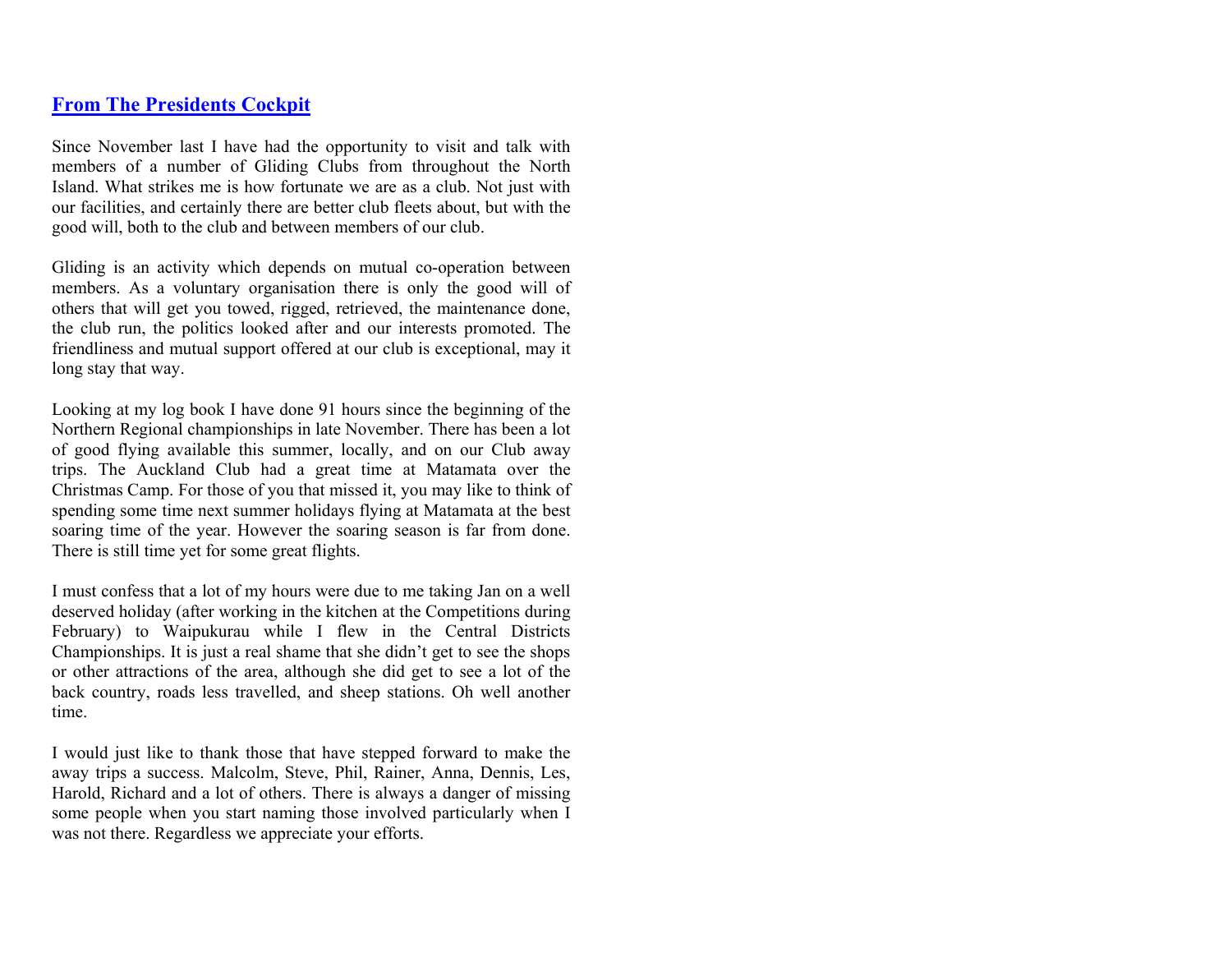What a good lot of publicity we have enjoyed of late. Ritchie McCaw has been great for the sport, I hope he keeps at it, and well done Trevor for capitalising on it. Ahead is the big day up combined with the land out BBQ. Please try and avail yourselves of the opportunity to introduce our sport to those that have helped us and those that are interested in becoming glider pilots.

Looking back it is three months since the last Flypaper was published. Circumstances such as holidays and work demands have got in the way. Communication has been kept up through emails and the club web site. While there is good value in a news letter that sits on the coffee table and has a definite life, it can just as easily be out of date with the speed that things happen these days. The committee is going to try a weekly email that can include items that are pertinent from members and club executives and will include the weekend's roster. It will also be on the website. This is all in order to make things easier for the committee and more up to date for members. We may bundle this into a quarterly Flypaper. We know some are not on the internet. Do you have a friend who could give you an email address of your own on their computer? Failing all else I would print them off and post them to those involved if you gave me the stamped addressed envelopes. Copies will be available at the clubhouse.

I will be in Australia from just after the Big Day Up until  $26<sup>th</sup>$  April. Dennis Cook will be stepping up to the plate in the meantime. I would love to come back and hear of some great soaring achievements before the summer is finally gone and the westerlies of equinox have passed us by.

Safe flying

**Bill Mace** 

**President**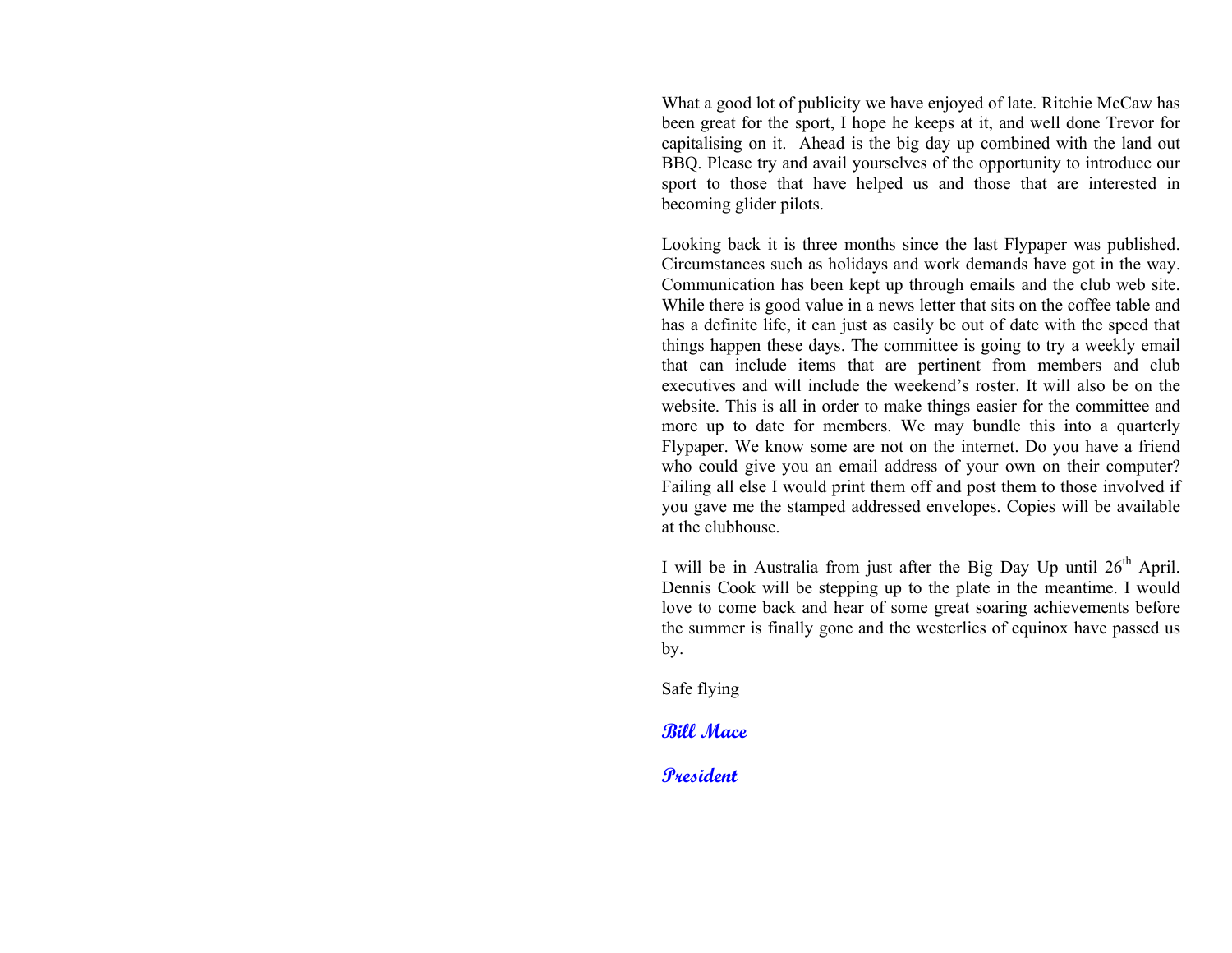The twins on their way to Thames for the weekend

Photo from Alan Miller.



## **New Trial Flight Prices**

Here's a reminder that trial flight prices have been reviewed. Also take note of the approximate duration, I've seen flights well over an hour which may be great for the instructor but not so good for everyone else.

The new trial flight prices are:

| <b>Tow Height</b> | <b>Approximate duration</b> | Price |
|-------------------|-----------------------------|-------|
| 2000'             | 15-20 minutes               | 90    |
| 3000'             | 20-30 minutes               | \$130 |
| 5000 <sup>'</sup> | 30-45 minutes               | \$225 |

Existing vouchers will still be honoured without any additional charge.

## **Bar Talk and Boiling Frogs**

Fifty feet above the ground and staggering towards the end of the runway at 48 knots but not accelerating – and I was thinking about boiling frogs and safety cultures!

It all started a couple of weeks before at the Sports Class Nationals. One of the tow planes was pretty underpowered and at the bar after flying that day I mentioned that my hand had been twitching near the release handle that morning. The discussion naturally turned to various towing incidents we had experienced over the years, and an interesting discussion followed about when and why different people had aborted an aerotow. It was an interesting discussion, very open, and I thought a great sign of a good safety culture where everyone felt free to share their experiences in a non-judgmental atmosphere.

In that discussion The Boiling Frog Syndrome was raised (whereby one just sits and watches things fall apart if events are unfolding gradually – just as supposedly a live frog will sit in a pan of water while it is raised to the boil as long as it occurs slowly), as were a number of parameters that different people monitor during a launch. One comment that really struck a chord about things that trigger a decision to abort was the observation "are we accelerating is a key feature for me… is the launch getting better or worse while I still have time to land ahead".

Flash forward a couple of weeks: Launching behind Piako's mighty BZA, and watching the fence come up. PULL THE BUNG sprang to mind, so off we came, and we landed straight ahead short of the fence. I explained to the Trial Flight passenger that I had not been comfortable with the launch and so had pulled the bung. Though to be honest, I was feeling like a bit of a dip - until it turned out that the carb heat control was malfunctioning, and the launch had indeed been turning to custard. The lack of acceleration just before we got to the limit of landing straight ahead was enough to trigger the decision - I smiled and silently thanked a safety culture that enabled bar talk of boiling frogs and sharing different ways of monitoring a launch.

### **Trevor Atkins**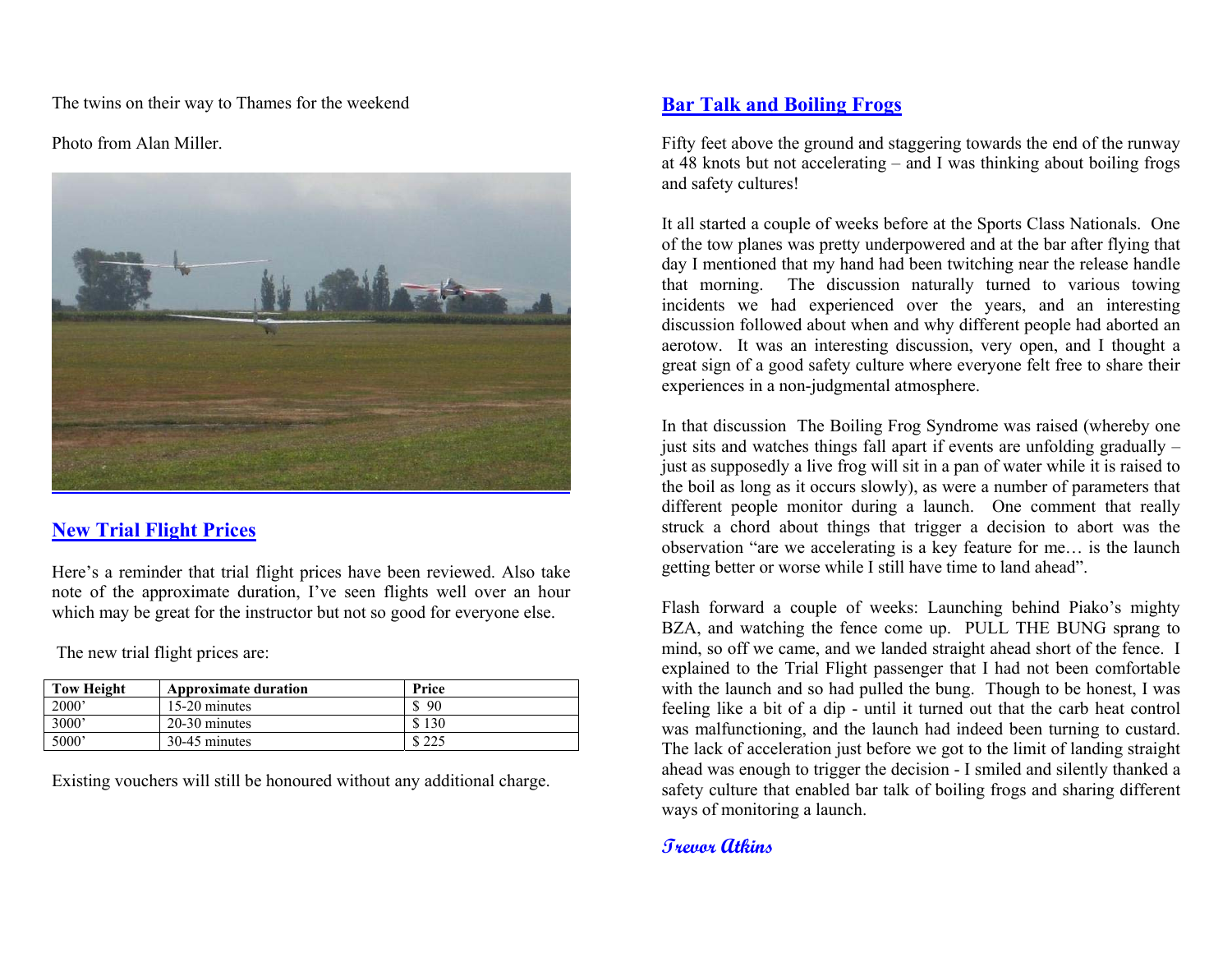## **Gossip and Stuff**

**≈** Congratulations go to Trevor Atkins for achieving his Gold height gain and the consequent Gold Badge.

**≈** Congratulations also to Las Abeyewardene for his first solo and his A certificate, to Alan Miller who gained his winch rating and to Sefton Crandall for a four and a half hour thermal flight. Not too bad for someone who just went solo.

**<sup>≈</sup>** We want you to put BZA to the south of the hangar instead of near the fuel pumps when we are readying the aircraft for the day's operation. This is to try and reduce damage to BZA that has occurred near the pumps and as BZA is fuelled at the **end** of the day there is no need to push her all the way over there. If you want an early tow then let the duty pilot and tow pilot know and arrange for BZA to be pushed to the north so she is not trapped behind the club gliders.

**≈** We are on the look out for a replacement caravan, nothing too fancy and not too much required on the inside but one that is in better condition than the one we have. Give Bill Hewitt a call if you know of one.

**<sup>≈</sup>** We have just set the charges for aerotow retrieves at \$4-00 per minute which is equivalent to the \$240 per hour recovery cost we budget for BZA and easy to calculate. The time is to be recorded by the tow pilot using the tacho time. This works out at 42 minutes (0.7 of an hour on the tacho) and \$168 for a retrieve from Tokoroa which was \$150 four years ago before the price of fuel increased. The time sheets will be amended to show this charge.

**<sup>≈</sup>** Don't you get a big Flypaper when I wait 3 months to publish. If you are happy getting more frequent, even weekly, email updates we may end up with a quarterly newsletter. Let me know what you think.

# **Dennis**

### **SPORTS/PW5 NATIONALS – PIAKO 2007**

This is just a wee article about a wee flight (four bloody hours) I did in the back seat of a PW6 at Matamata. The story began with a late night phone call from Peter Miller, "Steve, Peter here, I've just been talking to Ralph Gore of the Piako Gliding Club and the upshot is I've booked you and Richard Arden to fly the Sports/PW5 Nationals in a PW6 with one Ian Finlayson" "Er thanks Peter but who's Ian Finlayson and what's this all mean?" "Ian's a great pilot, really nice guy and past winner of many NZ gliding titles, you would be flying a task with him and this would be of immense value to you in understanding cross country soaring".

Well I thought, I've only just gone solo in the club PW5 and cross country long distance (long time) flying hadn't yet registered on my horizon. I also had to consider my Woolworths/Warehouse bladder. "How long would a typical task take Peter?" "Probably two to maximum three hours". As it turned out Richard did five hours and I did four. Just as well the glider came equipped with the appropriate comfort device. Turned out neither of us need it though.

After much debate with myself on what I could learn from this idea I decided I should go as a lot of people had gone to a lot of trouble to make all of it possible. All I can say is I'm very glad I did go, I had a really good time, I met a lot new great and friendly people and learned a lot about cross country and competition flying. I can thoroughly recommend this to any glider pilot interested in starting out on a cross-country flying career. Many thanks to all those who had the foresight to set this up.

### **The Road Trip**

Richard decided we should both go up together in his small 4 wheel drive. Pleasant journey and we managed to solve all of the problems of the Taranaki Gliding Club, Gliding NZ, Gliding in general and the war in Iraq.

I did offer and am sure the trip would have been more comfortable in my Holden.

Thanks anyway Richard.

**Piako Club**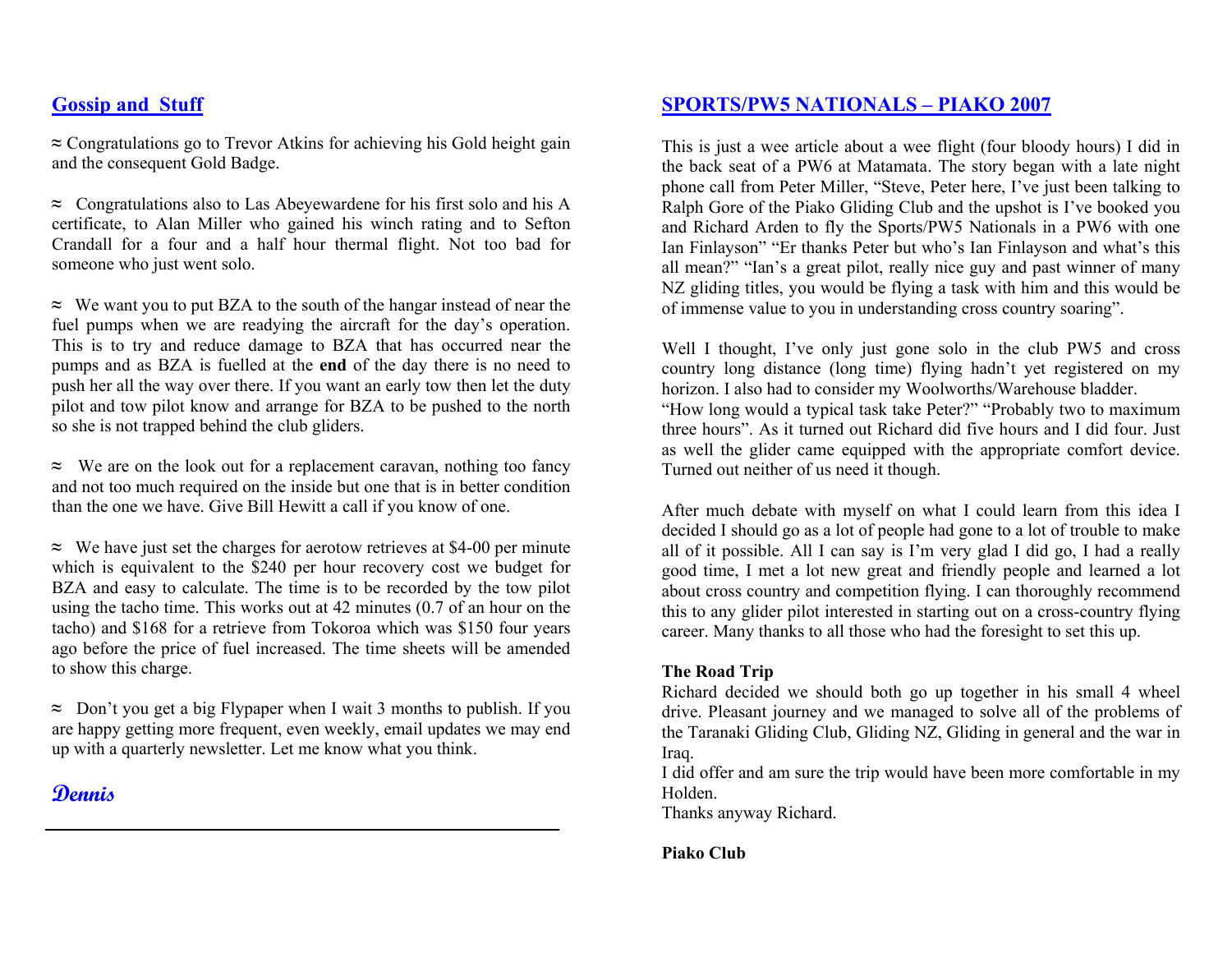The set up at Matamata is great. The people I met, competitors, helpers and organisers where friendly and helpful and this really went along way toward encouraging any future interest Richard or I may have in competition flying.



*Matamata Grid* 

#### **That Night (and every night)**

My partner Deborah had warned him, I had warned him, friends had warned him.

"Don't sleep with him"

Well what they actually meant was, Richard don't sleep in the same room as Steve, he snores.

"Can't be that bad." said Richard. You will have to ask Richard if it was bad, as far as I know, I don't snore as I cant hear it.

**The Flight** 

demoralizing!) and generally was about to throw in the towel and go home with tail between my legs when the vario sparked up with 1-2 knots. What the heck, might as well try one more time, maybe if I was really lucky it would finally be late enough in the day for the convection to stop disrupting the wave.

I crawled back up to 6,500', calling Christchurch on the way and explained the height gain attempt and promised I would clear her airspace once I got my Gold height gain. No problems, start with permission for not above 9500'. I was getting 1-2 knots up to 8,000' in the secondary, and watching a strong primary develop… but it looked a bit high to get into, and the wind strength was only about 9knots. Odd! At 8,000' I pushed forward hoping to get to the primary, and contacted lift which settled down at 2-3kts. Getting excited now, I requested 11,000' and my favourite controller came back with an immediate clearance. Passing through 10,000' I was into 5 knots and begging for clearance to 13,000. A short pause. Oh gawd nooooooooo…. "Cleared for 13,000"! Yesssssss! Without thinking I quipped "vippee" which earned me "unreadable, please read back clearance!". By now I was hitting 8-10+knts and feeling pretty satisfied with life. The controller was watching me make excellent progress on radar and called up off her own bat and cleared me to 15,000'. I only needed 13,000' to make my Gold gain of height, so took 13,500' just to be safe and decided it was time to head home. It was highly unlikely the wave would get to Diamond height that night, I had been flying over 6 hours by now and was feeling a tad tired, and I really wanted to make good on my promise to give the controller her airspace back once I had my height gain. So very happily I floated back towards the clubhouse enjoying the evening sun and savouring a rather pleasant goodwill to all!

Thanks to Nelson Badger who said I could use his portable oxygen system anytime (now that is generosity!), and thanks to the unknown controller in Christchurch who really came to the party. She runs a very friendly and efficient sky!

## **Trevor Atkins**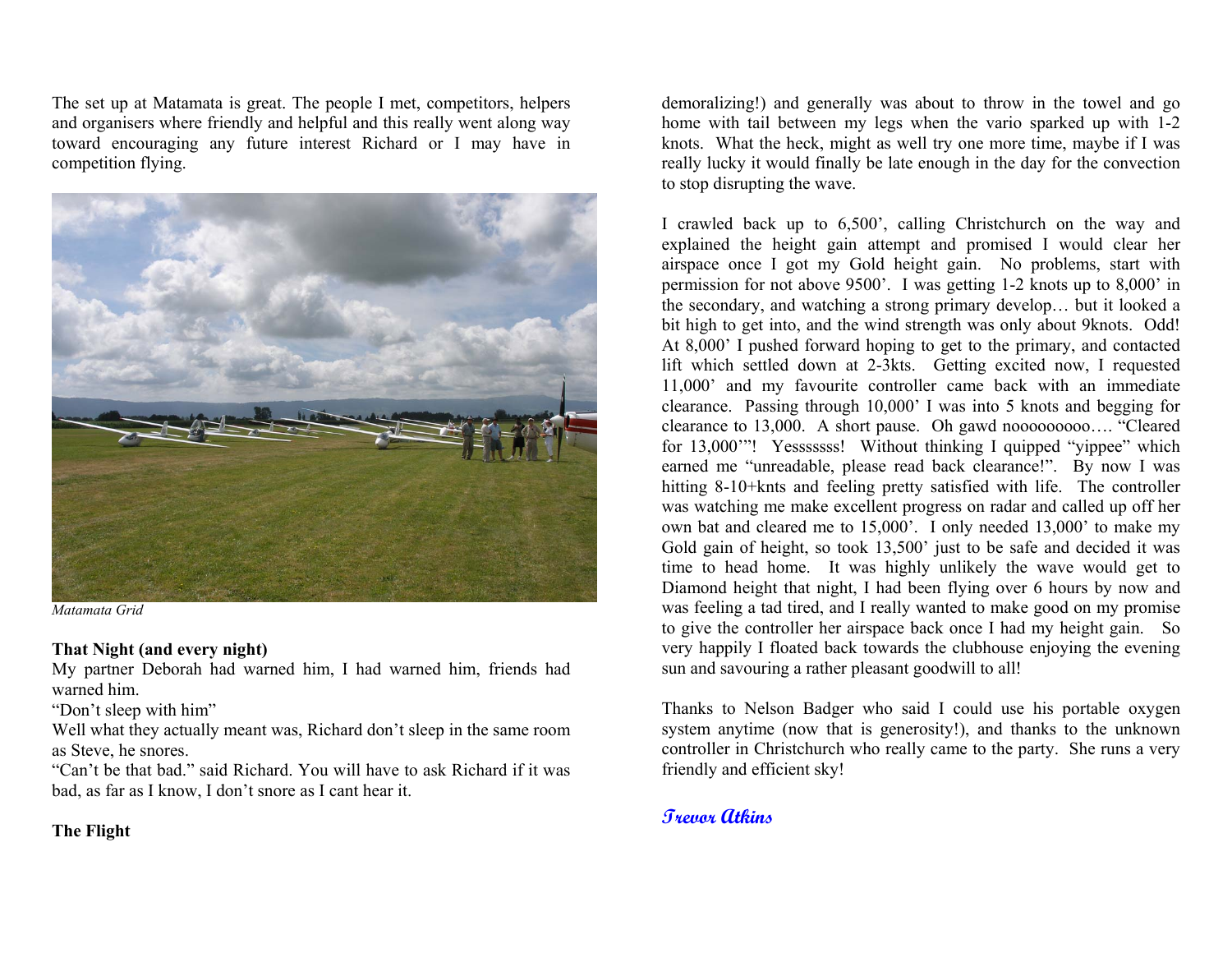My thanks to Fin for the lesson and I hope to do it again with him, also I would like to take this opportunity to congratulate Matamata on a well run Competition, last but not least Peter Miller for organizing this.

I have but one more request and that is Fin too put down his knowledge and experiences, I believe that he has such a wealth of the above that we would all benefit from them.

# **Rick Arden**

**Taranaki Gliding Club**

## **Gold Height and it only took 6 hours!**

During the Sports Class Nationals we had a day of strong Easterly conditions that were flyable locally, but no good for contest flying. The wave looked to be well in action so I pulled out JO with the intention of finishing off the last leg of my Gold Badge.

Bill Mace in RR and Aucklander Rob Smits in DX also decided the day was a goer and came flying. They got their call in first to ATC and when I called up for clearance was told to hold at 9,000'. Drat! A sense of déjà vu overcame me as one year before on a pumping wave day I got held by ATC and not released until the wave had collapsed.

Sure enough when ATC finally released me the wave had done its dash. Convection on the eastern side of the Kaimais was really disrupting wave propagation - though every now and then a puff of sea breeze on the coastal side would reduce convection and you could actually see a swathe of cold air cut through the tops of the cu's and then downwind the wave would form up. So I amused myself for 3 or 4 hours chasing these scraps but of course by the time I had climbed up to 8 or 9,000' the convection would have started again and the wave fallen apart.

Finally, after 5 hours of flying my day had completely fallen apart. I was back over the airfield at 5,000', been told to squawk 1300 (man was that Eight sailplanes to launch and only one tow plane, cant start until 10 minutes after the last glider is released, well this meant we were in the air almost as long as my longest solo flight and we hadn't even started.

The task was a start at Walton (near the Matamata strip) first turn point was 47km north over the swamp at Kaihere, back over the swamp 20km to the second turn at Tirohia (near Paeroa) then down the Kaimai Range 51km to Te Poi then back 17km to finish at Matamata strip.

After the start (12.30) Ian headed straight for the swamp hoping to get good thermal activity near its edge, alas things weren't as good as expected and we where soon down to 900 to 1000' over the Wallace meat works and scratching for lift. It was great to observe an obviously seasoned thermal pilot working small developing thermals. I especially noted the calm, smooth and well balanced execution of the turns, always searching and consistently adjusting bank and drift while keeping a good look at the forming cloud above.

After a trying time at 1000' and hard intense concentration Ian soon had us on the side of Te Aroha and was heard to say "Well, two's better than one". We (I mean Ian) soon turned the 2000" into 2500' and we headed around Te Aroha and onto a sea breeze front that took us all the way to Kaihere. As an aside I don't think we got above 3500' the whole flight. Unfortunately, due to our earlier troubles we were passed by two of the PW5s going the other way, having already been to the first turn point.

Never mind the aim here is to complete the task (it's not over till the weight challenged person sings) as you never know what may happen to others during the course of the day.

By the time we reached Kaihere the sea breeze front had retreated back out to the coast, but a good cloud middle swamp showed us the way direct back to the second turn point at Tirohia.

From Tirohia it was an easy (well easier than scratchy thermals) and fast run down the Kaimais to Te Poi, around Te Poi and an easy run home. Well that's what we thought!!!!

The wind speed had increased slightly and was enough to provide the fast run down the range but when we turned Te Poi and tried to make a direct run to Matamata things again went against us.

Not wanting to risk it Ian elected to turn back to the range and make the flight back up to Matamata using predictable thermals off the valleys of the range. All that I heard said was "I don't know it should be working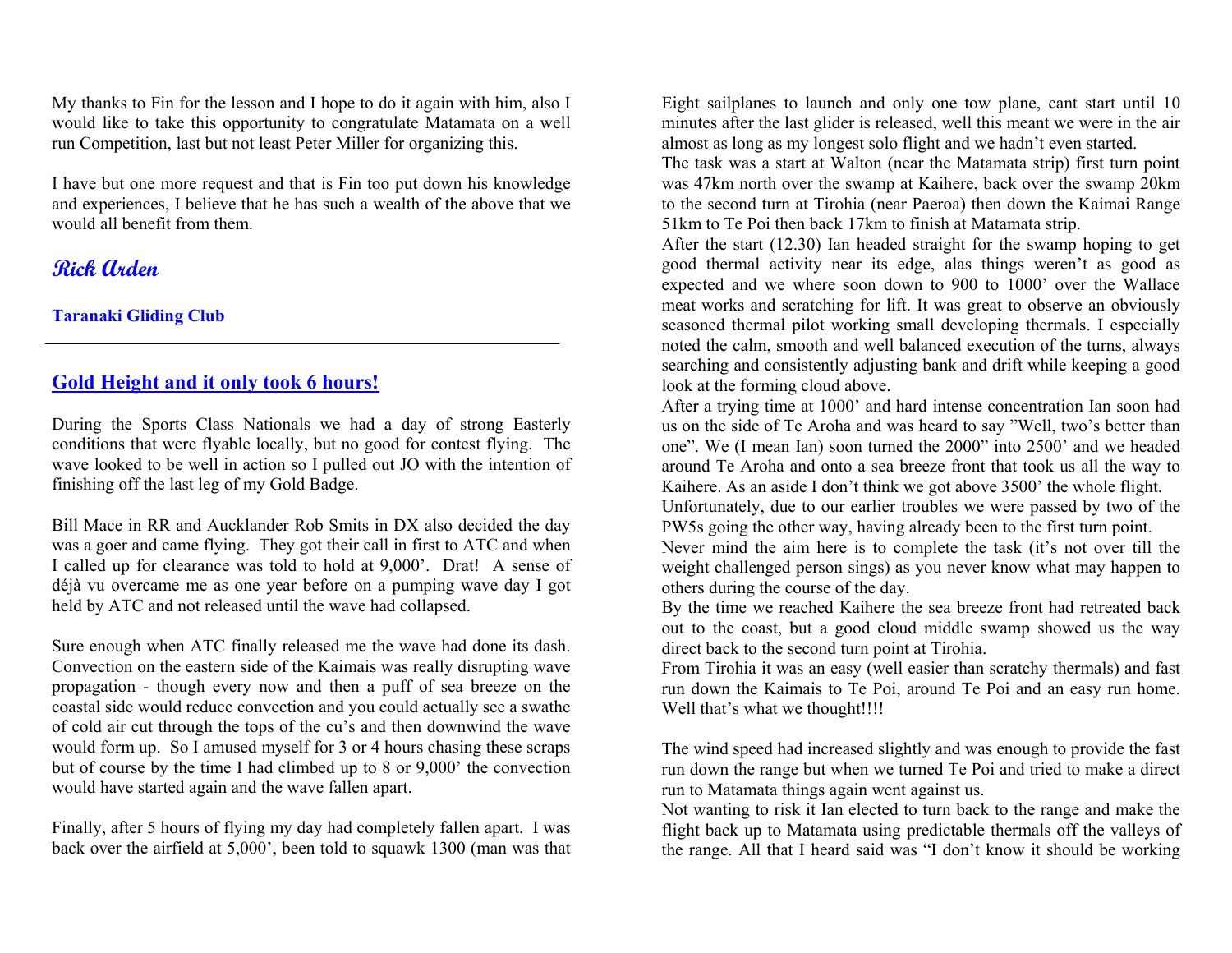here" Alas that's gliding and things weren't working as well as would be expected, however we eventually worked our way back to home. By the time we finished I'd had my longest ever flight in a glider, I'd managed to avoid the other wee considerations, had very sore knees, a sore arse and a real need for a cold beer. I had also had one of my most memorable flights and had enjoyed the company of a great pilot.



*What a relief, two's better than one* 

#### **Conclusions**

The upshot of all this is I'm amazed at the distance you can actually go in a PW5 if you try. Lots of things have been said about the PW5's performance but if you're all flying the same wing then it's all down to pilot skill in the end. I think the idea of running a friendly games type competition atmosphere is bang on; it was nice to arrive and find a small and friendly crowd.

Clouds that are formed have often stopped working. (But there are no hard and fast rules.)

Everything looked good and then the Gods did it again and took away all the lift. So, we started scratching around once more and not being one to heed my own advice I made the comment at one point, when we were rather on the low side, that there was a landing strip just over there.

### HUMPH

Was the only remark that came back, thought I did read into that comment volumes and decided that I should do what many a teacher in the past has said to me and that was shut up and learn.

Well, we scratched around some more and then Fin got a thermal off a cow shed and implement yard and up we went, all be it with a bit of work, then we headed back to where we had come from. At this point I thought, yes I know don't, he's going the wrong way!

But once again this was a lesson in patience and good thinking, because we went back too where we had found lift, picked up a heap more of height and then headed out towards Putaruru, we got about half way there and struck another thermal, of which I am sure Fin knew was waiting for us ( though by this time I was of the opinion that he manufactured them by himself and really didn't need them), we made a mad dash for the bottom end of the circle did a sharp about face and headed back. A thermal or two and we were back on the Kaimai's and off home. Fin put the pedal to the metal and we were zipping along very nicely thank you. Past one chap on the top of the hills and reached out and shook his hand as we went by, then Fin radios in that we are on finals, this is obviously something that Matamata does, I look around for strip thinking oh boy to be able to straighten my legs will be ooooooohhhhhh! So good. See field is still some way off but we are definitely on finals and here we come.

Flight time was about 4 hours 55 minutes approx. I think I learnt more in that time than I learnt at school. Now all I have to do is put it to use.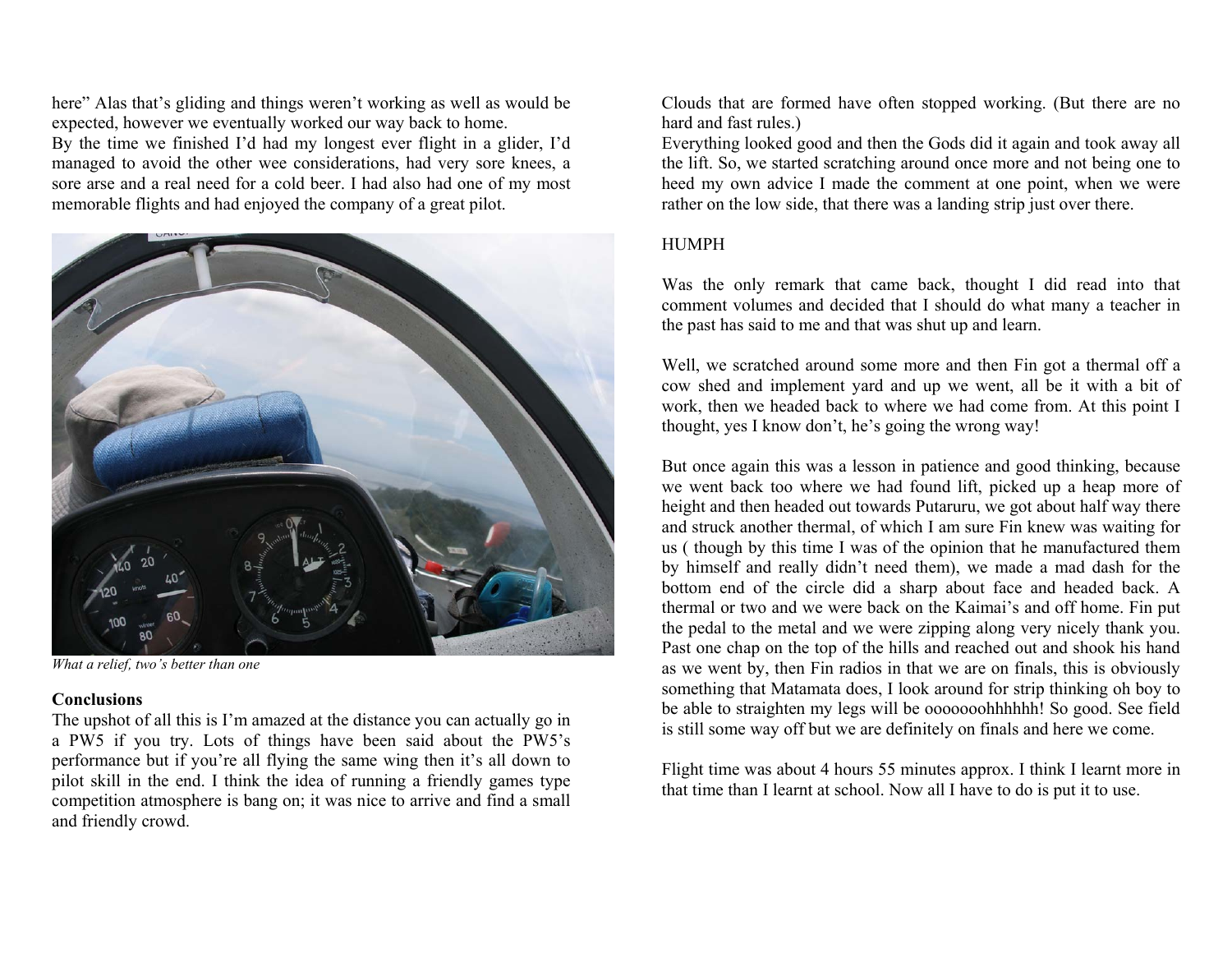Fin says, you can get some good thermals off cows walking along the race.

And here I must admit I thought to myself, Yeah Right, and then I look down and think, Boy why don't I just shut up and listen. Because down below us was a herd of cows heading towards the shed for milking.

#### **Lesson number four**

Look for thermals anywhere. Stock on the move, Milking sheds, Implement yards, Ponds, Rivers, Factories, Towns, the list is just about endless. Don't just expect thermals to be under clouds.

 Well in the hands of Fin we climbed up to 3000ft and off we went for Te Aroha, thermalled some more up to 3500approx and then headed down the Kaimai's for the Tokoroa turning circle. This for me was one of the high points of the flight for I have always wanted to soar down this range, and now next time I will do it on my own.

At about this time I also made another discovery about the PW6, if you are 185cm tall and have been sitting in the back seat for three hours you need to have great control over the pain you are by now feeling in your knees. But not being one to complain I just weathered on, boy what a hero. On the way down we did a couple of turns but most of the time we just went for it.

Great fun.

Upon arriving at about a point adjacent to Putaruru, the turning circle came up to just south of said township, we took a look at what we would have to do to get there. My immediate thought was, walk.

But by this time I was getting used to Fin pulling thermals out of nowhere and so off we went. We headed towards what I thought was a couple of wisps of stuff, you couldn't call them clouds and once again we were in some good lift. 5 knots or there abouts.

#### **Lesson number five.**

I think that any new person new to competitions can find it a bit overwhelming to be faced with lots of fast ship gliders and top gun pilots. Having a top pilot provide their time, effort and impart their hard earned knowledge this way was great, it should be remembered that to run a successful competition both flying wise and financially you actually have to have competitors and that means encouraging (as Piako have done here) new pilots into the competition side of gliding.

**Thank You.** 

## **Steve Barham**

### **Taranaki Gliding Club**

# **Flying With Fin (Ian Finlayson)**

Confucius once said about learning; I hear and forget I see and recall I do and remember.

When Peter Miller rang me and said that all was organized for me to fly with Fin, I looked forward to it with great anticipation. Because I am one of those people who need to do it to remember it.

On the morning of the  $31<sup>st</sup>$  January, we got the PW6 out and gave it the usual morning clean, DI, etc; and then went off to the morning briefing. Our task for the day was a max; of 309 kms, start line was Walton, then up to Maramarua, back down to Tokoroa and then home. The Maramarua end had a turning circle of 10kms with Maramarua at the top and the Tokoroa end had a turning circle of 20kms, Tokoroa in the middle.

Piece of cake I thought, Yeah Right, considering that I hadn't flown more than 5kms from Stratford in any given direction. BUT I was flying with Fin and when Peter asked him what his plan was for the flight I waited with great anticipation for a lengthy briefing on how we, well actually that is Fin, would fly the course.